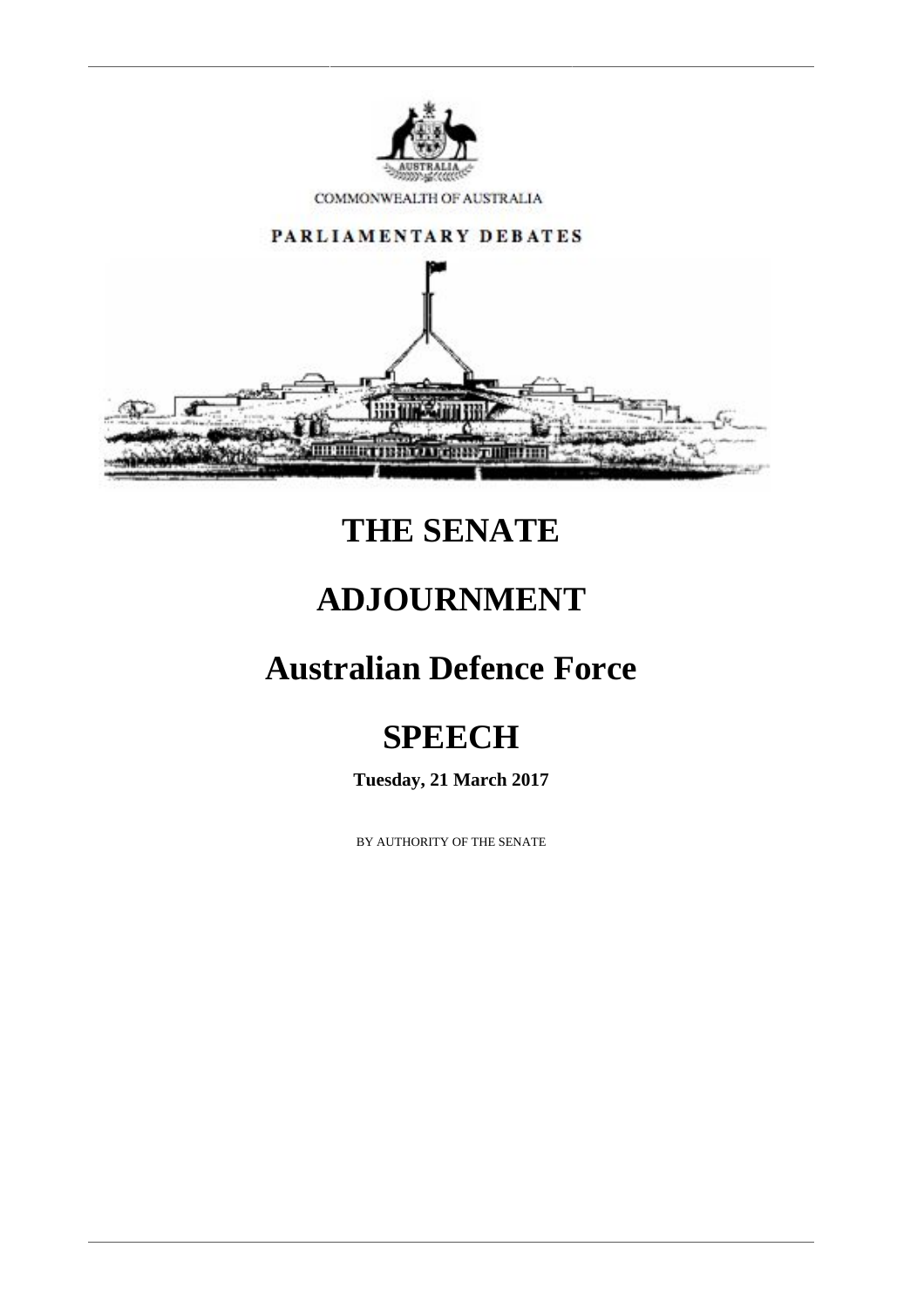#### **SPEECH**

**Date** Tuesday, 21 March 2017 **Source** Senate Page 1725 **Proof** No **Questioner Responder Speaker** Burston, Sen Brian **Question No.** 

**Senator BURSTON** (New South Wales) (20:39): We often hear the acknowledgement of country whenever we go to an official engagement. We acknowledge the Aboriginal elders past and present. I have my own acknowledgement based on the historic nation of Australia. I think this is more reasonable and less biased towards one particular group of Australians. It goes like this: I acknowledge Australia's historic nation, forged by Christian explorers and pioneers from Britain and other European lands. It was created a federal Commonwealth under the Crown. I acknowledge Australia's first inhabitants, the Aboriginal and Torres Strait Islander peoples, as part of our nation.

I am proud to make that declaration because it acknowledges the origins of the whole nation—not only our British forerunners but all who have joined, including migrants of many backgrounds and Indigenous people. Our warriors have been willing to fight and die for the nation, and only the nation. That is what they give their lives for, so we should acknowledge the nation even above the Commonwealth and other identity groups.

The Australian Defence Force was formed to defend Australia and to protect its people and its interests. The service men and women who make up the ADF are Australian citizens who, whilst serving, must forgo basic human rights enjoyed by other citizens. They must comply with the additional legal and disciplinary requirements of military employment. When necessary, this will include taking up arms against Australia's enemies and defeating them in battle using lethal force. They will be called upon to make personal sacrifices, including the possibility of the ultimate sacrifice, and in every sense to act honourably in the service of the Australian people.

In return, members of the Australian Defence Force must always be able to expect, from the Commonwealth government on behalf of their fellow Australians, fair treatment, to be valued and respected as individuals, and that they and their families will be sustained and rewarded by commensurate terms and conditions of service. They further expect that those who are injured in service to the nation and the families of those who die as a result of their service will be suitably cared for and sustained. This mutual obligation forms the covenant between the nation, the ADF and each individual member of the ADF. It forms an unbreakable common bond of identity, loyalty and responsibility from which the Anzac spirit has emerged that has sustained the ADF in conflicts throughout its history.

There is no greater threat to our freedom than a lack of gratitude towards those who provide it. How often do we see people from this place and the other place hurry to be photographed with members of the ADF in uniform when they want to strike a patriotic pose to curry favour with the electorate or improve their public image? Similarly, how many former politicians did we see in this year's Australia Day honours list, and for doing what? We call it service to our country, but we do not really know what service to this country means unless we have pulled on a uniform and picked up a weapon to truly defend what is near and dear to every Australian. That includes police, fire and ambulance workers in the broader community, but today I want to focus on the ADF.

Imagine, if you will, Mr Acting Deputy Speaker, signing on the dotted line, undertaking months of extremely rigorous training—training that could cost you your life if you are not on the ball—and then, at the completion of training, being sent to a unit that is warned for deployment on war service or on active service. It does not matter if that unit is an Army unit, an RAAF unit, or an RAN ship; it does not matter if you are an experienced soldier, sailor or airman; it does not matter if you are male or female because when someone signs that document, he is willing to do whatever is asked of him, up to and including laying down his life for his comrades, his flag and his nation.

What would you expect in return? At the very least you would expect to be treated decently by those who sent you. Surely all here would agree with that. At the very least Australia should give service men and women what it promised them in return for doing what the nation asked. That is only fair.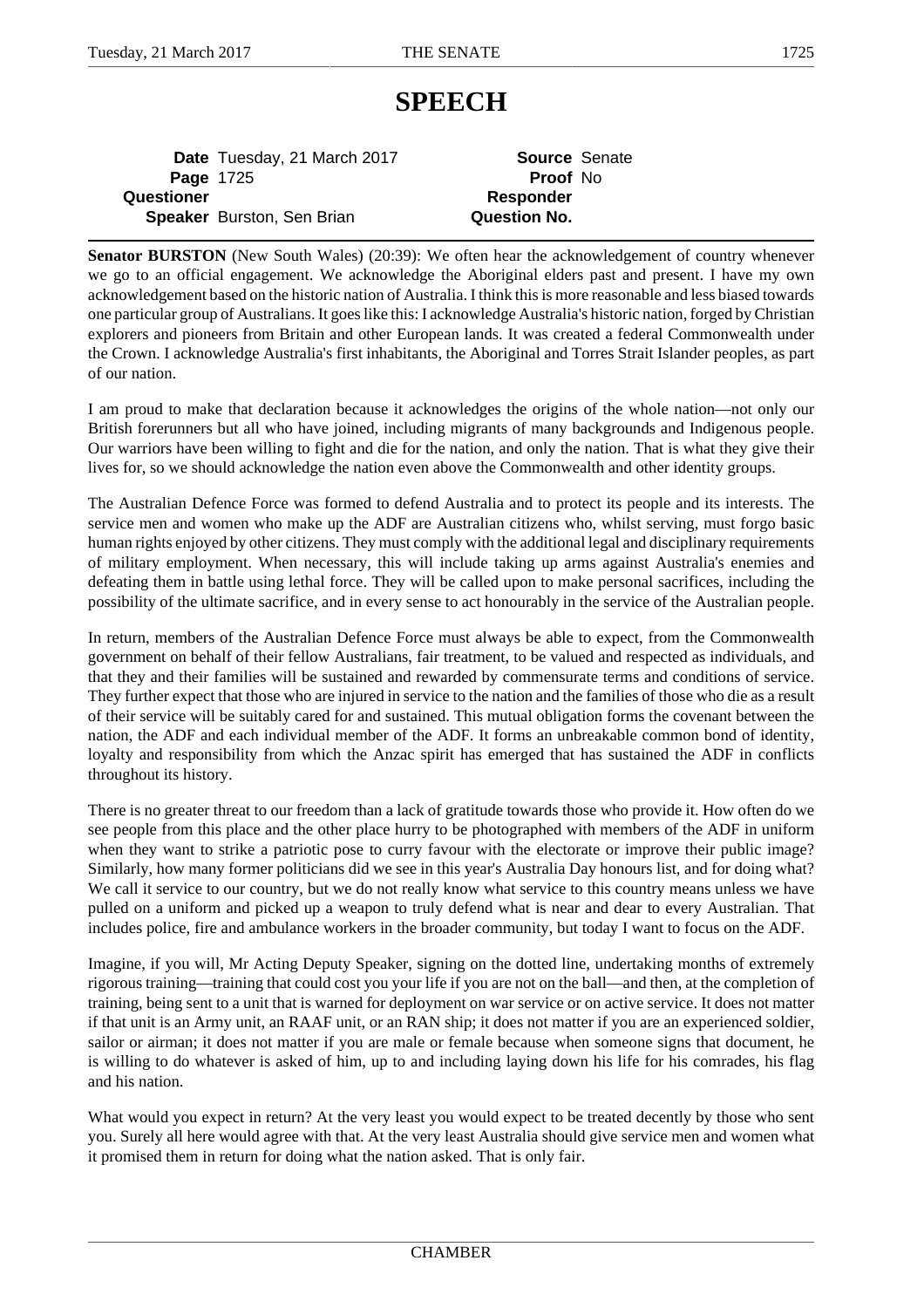If part of the deal of serving on war service or on active service is receiving a medal and financial benefits appropriate to those endeavours, surely it is incumbent upon us, via the ADF, to provide those soldiers, sailors and airmen who we put in harm's way with the recognition, benefits and rewards befitting their contribution, sacrifice and service. It may surprise some to learn that since the Korean War there have been a large number of servicemen who put their lives on the line for us and for the nation but have been denied the recognition they deserve.

Imagine if you worked for a company and your manager told you: 'We're opening an office in Singapore. We'd like to send you to manage that process. For doing so, all your accommodation, airfares and incidental expenses will be paid. You'll get additional leave entitlements and, if it goes well, a letter of commendation from the board of directors'—never mind any risk you will lose a limb or your life. So you go and do the job and perform as expected. Then you return to Australia on completion, only to have your manager say: 'We've decided that you don't get your expenses reimbursed. There's no additional leave and no letter of commendation.'

Most rational, reasonable people would conclude that they had been dudded by their employer, and they would be right. Most people would agree that they had legitimate grounds for complaint and redress. For a lot of people it would be a deal-breaker and they would leave their employment. To my way of thinking, in that situation the employer would have breached the employment contract.

It gets worse. In 2014 Defence directed its legal teams to go into the records and edit them to deny some of those servicemen their benefits and recognition. It was not enough that these men went and served their country with distinction. They then had to come back and fight their employer for the recognition they so rightly deserved, all the time watching while that employer moved the goalposts. In other cases, following committees of inquiry, recommendations were made to provide recognition but those recommendations were ignored by the government.

What does it say about us as a society that we mistreat in such a manner those who provide us the safety and security to enjoy our freedoms? We need to have a good hard look at ourselves. We need to step up to the plate and do the right thing. If the government does not want to provide the benefits and recognition earned by these brave people, the solutions are quite simple: change the terms of their employment before they are put in harm's way or do not send them in the first place. They are not seeking anything that was not promised to them up front. We owe it to them. Sadly, in a lot of cases we owe it to their memory because a lot of these men have passed away while waiting for successive governments to meet their legal and moral obligations to them. Why do the public have such a low opinion of politicians? Here is a news flash: we keep letting them down on basic issues of morality like this.

To the best of my knowledge, since the Korean War the number of servicemen who are yet to be recognised for being on active service or on war service totals in excess of 20,000. The numbers include but are not limited to: Navy personnel who served on HMAS *Sydney* taking troops to or from Vietnam; soldiers from 1RAR, 2RAR, 4RAR and 8RAR who served in peninsular Malaysia between 1966 and 1969; soldiers who served at Rifle Company Butterworth from 1970 to 1989; and soldiers, sailors and airmen who served in East Timor. There may be more.

To highlight the discrepancies allow me to provide some comparison with RAAF Ubon in Thailand, Diego Garcia in the middle of the Indian Ocean, and Rifle Company Butterworth in Malaysia. I use these three examples because they are ostensibly similar in that the primary role of the ground troops was to protect an air base in an allied nation. The major differences were that Thailand was then at peace, Diego Garcia was in the middle of nowhere and Malaysia was embroiled in an internal conflict known as either the second Malayan emergency or the counterinsurgency war. The RAAF Airfield Defence Guard at Ubon never fired a shot in anger and neither did the troops on Diego Garcia, where the nearest enemy was nearly 1,700 kilometres away. They were never attacked and no-one lost his life or was seriously injured. They have been awarded full recognition by way of medals and financial benefits consistent with service in a war zone—the medal being the Australian Active Service Medal.

The Army troops who served at Rifle Company Butterworth engaged in a number of activities, including outside the wire, base defence and the like. They carried full front-line ammunition and a number of them lost their lives in non-combat incidents while serving there. Despite all that they have been denied recognition of the hazardous nature of their employment, receiving the lesser Australian Service Medal and no financial benefits. We owe them. We are better than this.